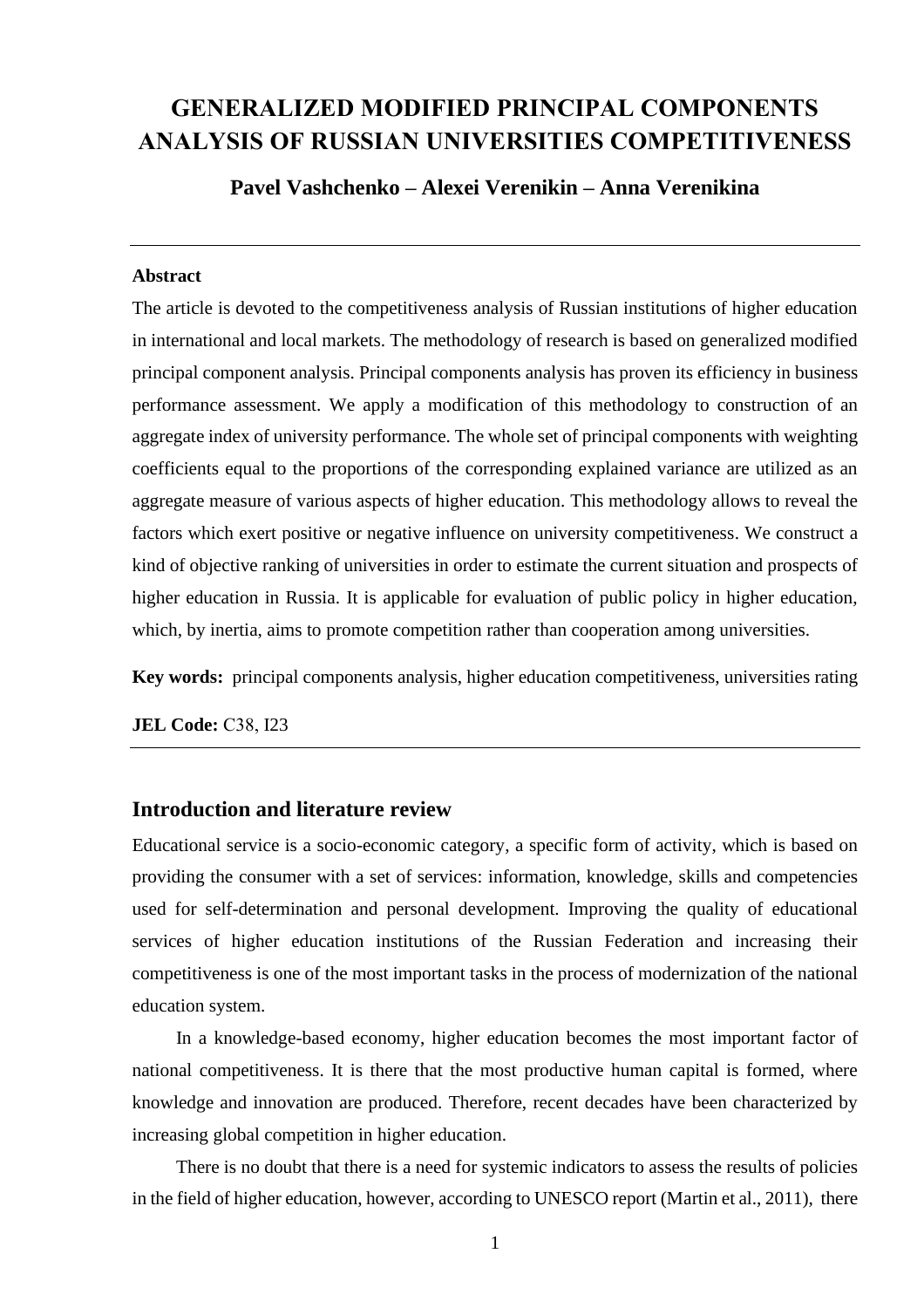is currently no consensus on what 'quality' means in the higher education system as a whole due to the complexity, multi-purpose and multifunctional nature of higher education systems. Abovementioned UNESCO report describes approaches to developing systems of performance indicators for higher education systems. Such indicators determine different directions of higher education development. For example, the key activities are education, research and social development. Financial and infrastructural resources are important.

It's hard not to agree with Altbach, that university can be competitive in the case when it is provided with opportunities for engaging talented researchers, lecturers and students, with sufficient quantity and quality of material resources, infrastructural base, and with effective management model (Altbach, 2011). Global competitive advantages are achieved by universities in those countries where combined national strategies for competitive universities development are successfully implemented, and the level of expenditures on higher education per student is relatively high. The national system of higher education in Russia has great potential for development, a more productive utilization of which with appropriate government support can become a foundation for establishing globally competitive universities.

The main feature of the current state assessment of universities competitiveness is the fact that the efficiency is considered as the only indicator of the university competitiveness. University ranking and competitiveness are evaluated in different publications from Russia and abroad, we paid attention to the following researches. Shypulina, Gryshchenko and Bilenko (Shypulina et al, 2016) analyzed classification of international and national ratings depending on different classifications and evaluation criteria. Platonova, Fedotova, Musarskiy, Ulitina, Igumnov and Bogomolova (Platonova et al., 2016) identified the fact that Russian universities are focused on the performance indicators which use state bodies, which differ from the international assessment of competitiveness indicators. So, according to the authors, the system of intra-university evaluation should be reorganized. Bogoviz, Lobova, Ragulina and Alekseev (Bogoviz et al., 2019) criticized, that in Russia the same criteria for evaluating competitiveness of universities are used, regardless traditional or remote education form are provided by the university. Maslennikov, Grishina, Lyandau and Kalinina (Maslennikov et al., 2017) made empirical research for 42 Russian Universities from three groups: acting mainly on global, national or regional scale, and analyzed the strategies of one representative from each group.

The methodology of our research is based on principal component analysis (PCA), which is widely used in multidimensional statistics including university's competitiveness issues. For example, we can mention the research of Antipova, Shestakova and Melnik evaluated the performance indicators of universities and used PCA to choose the main factors for rating and performance auditing (Antipova et al., 2016). In the study made by Fuller, Beynon, and Pickernell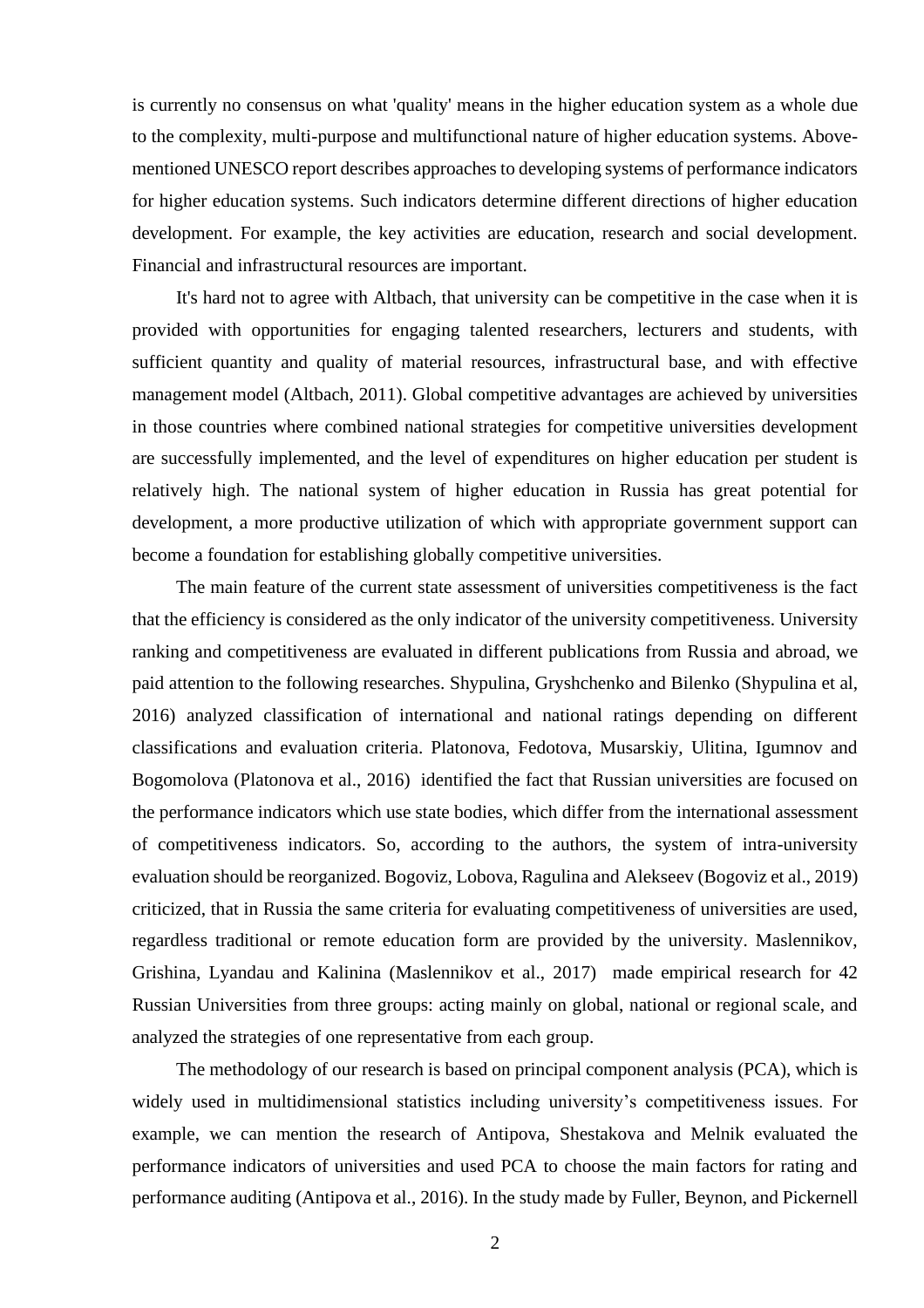(Fuller et al., 2019) on the basis of PCA investigated indicators of UK universities' Third Stream Activity, illustrating differences between entrepreneurial and enterprising university concepts. Bileviciute, Draksas, Nevera and Vainiute used descriptive statistical methods to analyze the use of modern innovation management methods that allowed university to survive in the difficult conditions of competition growth and state funding reduction (Bileviciute et al., 2019). Kosar and Scott critically examine university's Carnegie Classification (developed by the Carnegie Foundation for the Advancement of Teaching), its aggregate and per capita (per faculty member) variables and its use of two separate principal component analyses on each (Kosar, Scott, 2018).

### **1 Methodology, data and analysis**

Competitiveness is a multidimensional characteristic that comprises a variety of indicators. Each, *i*-th indicator ( $i = 1,...,n$ ;  $n=34$  in this case) characterizes the performance of a *j*-th university ( $j =$ 

1,…,*m; m*=641 in this case). Overall we deal with a matrix of initial data l | J  $\backslash$  $\overline{\phantom{a}}$  $\overline{\phantom{a}}$ L ſ = *n nm m*  $x_{1}$   $\cdots$   $x$  $x_{11}$   $\cdots$   $x$ *X* . . .  $\cdots$ 1  $\begin{bmatrix} 1 & 1 & \cdots & 1m \\ \vdots & \ddots & \vdots \end{bmatrix}$ .

The key issue is how to choose appropriate weighting coefficients for the particular university activities  $x_i$  that will not rely on subjective judgments.

We use principal component approach - a multidimensional statistical technique allows to put together diverse, almost incomparable factors. It transforms a set of original variables into a

set of artificial uncorrelated variables:  $Z = | \cdot | = | \cdot | \cdot | = LX$ *z*<sub>*n*1</sub>  $\cdots$  *z z*<sub>11</sub> ... *z Z Z Z n nm m n*  $\int$  $\backslash$  $\mathbf{r}$  $\mathbf{r}$ L ſ  $\int$  $\backslash$  $\mathbf{r}$  $\mathbf{r}$ L ſ =  $\cdots$   $\begin{bmatrix} 1 \\ 1 \end{bmatrix} = \begin{bmatrix} \begin{bmatrix} 1 \\ 1 \end{bmatrix} & \begin{bmatrix} 1 \\ 1 \end{bmatrix} \\ \begin{bmatrix} 1 \\ 1 \end{bmatrix} & \begin{bmatrix} 1 \\ 1 \end{bmatrix} \end{bmatrix}$ 1  $\begin{vmatrix} 1 \\ -1 \end{vmatrix} = \begin{vmatrix} z_1 \\ \vdots \end{vmatrix}$   $\therefore$   $\begin{vmatrix} z_1 \\ \vdots \end{vmatrix} = LX$ , where  $Z_1, \dots, Z_m$  are the

first to *m*-th principal component vectors, I J )  $\overline{\phantom{a}}$  $\overline{\phantom{a}}$ L ſ = *n nn n l l l l L*  $\cdots$ : : :  $\cdots$ 1  $\begin{bmatrix} 11 & 11 \\ 11 & 11 \end{bmatrix}$  is the matrix of linear orthogonal

transformation.

Principal component loadings are eigenvectors of the covariance matrix of initial data  $\Sigma$ :  $(\Sigma - \lambda I)I_1^T = 0$ . The corresponding characteristic equation  $|\Sigma - \lambda I| = 0$  has *n* real-valued nonnegative roots  $\lambda_1 \geq \lambda_2 \geq \ldots \geq \lambda_n \geq 0$  (eigenvalues of the covariance matrix  $\Sigma$ ). The first principal component loadings are determined as the eigenvector that corresponds to the largest eigenvalue  $\lambda_1$ . The following principal components  $Z_k = (z_{k1}, \ldots, z_{km})$  use as component loadings other eigenvectors that correspond to successively smaller eigenvalues  $\lambda_k$ ,  $k=2,\ldots,n$ .  $\lambda_k$  is equal to variance of the *k*-th principal component. Total variance of principal components coincides with total variance of primary data, thus  $\rho_k = \lambda_k / \sum_{k=1}^n$ *n*  $\rho_k = \lambda_k / \sum_{k=1}^n \lambda_k$  is the share of total primary data variance explained by the *k*-th principal component.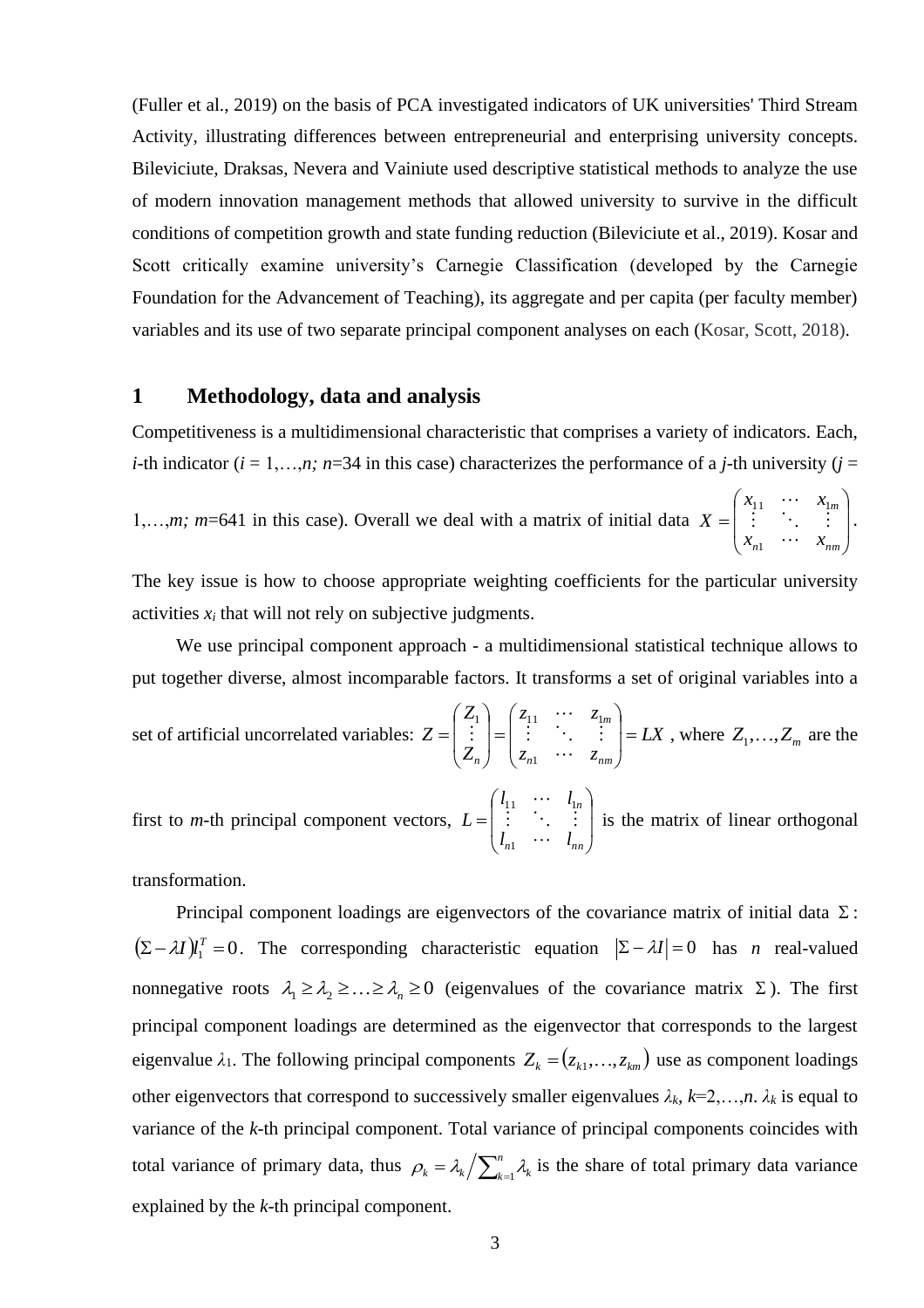The first principal component score  $z_{1j}$  is known to be used as an aggregate indicator of activity of the *j*-th university. Unfortunately it explains only  $\rho_1$  share of the variance of initial data and thus yields a substantive loss in exposing capability.

We use the generalized principal component approach approved by our previous research (Verenikin and Verenikina, 2019) to calculate an aggregate measure of regional environmental impact as a weighted sum of all principal component scores:  $I_j = \sum_{k=1}^n \rho_k y_{kj} = \sum_{k=1}^n \rho_k \sum_{i=1}^n \rho_k$ *k n*  $\sum_{i=1}^k$   $\sum_{i=1}^k$ *n*  $I_j = \sum_{k=1}^N \rho_k y_{kj} = \sum_{k=1}^N \rho_k \sum_{i=1}^N l_{ki}^2 x_{kj}$ 2  $\sum_{k=1}^{n} \rho_k y_{kj} = \sum_{k=1}^{n} \rho_k \sum_{i=1}^{n} l_{ki}^2 x_{ij}.$ 

Note that we use here modified principal component scores  $y_{kj} = \sum_{i=1}^{n} y_{kj}$ *n*  $y_{kj} = \sum_{i=1}^{j} l_{ki}^{2} x_{ij}$  $\int_{\alpha}^{2} x_{ii}$  instead of ordinary principal components *zkj* (Аivazian, Stepanov, Kozlova, 2006). This makes it possible to avoid negative principal component scores as constituting elements of the composite index. The modified principal components *ykj* are weighted by the corresponding shares of explained variance  $\rho_k$ . There is no loss in variance of the considered data. The explaining capability of the proposed indicator is extended to the total variance of initial variables. The distinguishing feature of the proposed composite measure is that it is not sensitive to subjective preferences concerning the relative significance of specific factors of university competitiveness.

The data are normalized within the range from one to ten in order to obtain the uniform increasing impact of all the factors of concern on the level of the resulting aggregate index. We adjust it to 1-10 ranking scale in the following way:  $x_{ij}^n = 1 + 9 \left( \frac{x_{ij} - x_{ij}^{\min}}{x_{ij}^{\max} - x_{ij}^{\min}} \right)$  $\frac{x_{ij}-x_{ij}}{x_{ij}^{\max}-x_{ij}^{\min}}$ , where  $x_{ij}^n$  is a normalized variable,  $x_{ij}^{\text{max}}$  and  $x_{ij}^{\text{min}}$  are correspondingly the "best" and the "worst" value of initial indicator  $x_{ii}$ .

The analysis is focused on data from open official statistics, mainly from official web site of Department of State Policy in Higher Education and Youth Policy of the Russian Ministry of Science and Higher Education, dedicated to Monitoring of efficiency of higher education institutions of Russia [\(http://indicators.miccedu.ru/monitoring\)](http://indicators.miccedu.ru/monitoring) for the year 2017.

We excluded from the sample those universities that did not accept students for Bachelor's degree programs, as well as those universities that had been deprived of their licenses for educational activities at the time of preparing this article.

Original data is grouped into a number of subsets or pillars that reflect definite attributes of university competitiveness. The rating considers a number of indicators that reflect different factors of university activity. They were grouped into five pillars called: «Student body», «Research» (R&D activity), «International activities», «Academic funds» (finance and infrastructure) and «Academic staff» (see Tab. 1).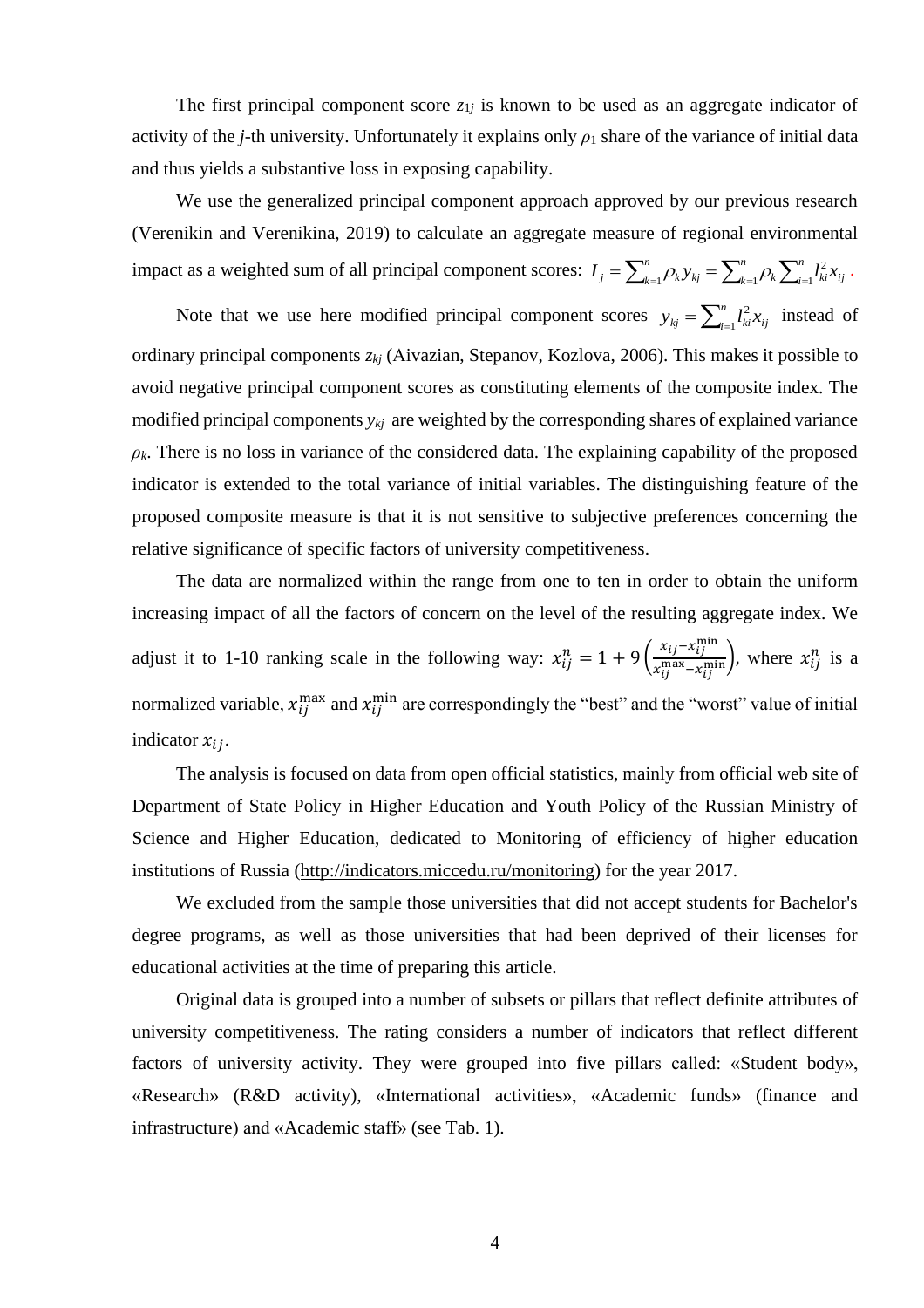# **Tab. 1. Indicators and pillars**

| <b>Pillar</b>        | <b>Indicator</b>                                                                                                                  |  |  |  |  |  |  |
|----------------------|-----------------------------------------------------------------------------------------------------------------------------------|--|--|--|--|--|--|
| A. Student           | A1. Average minimum Unified State Exam score of students enrolled in bachelor and                                                 |  |  |  |  |  |  |
| body                 | specialist programs                                                                                                               |  |  |  |  |  |  |
|                      | A2. Number of Olympiad winners admitted to bachelor and specialist programs                                                       |  |  |  |  |  |  |
|                      | A3. Share of students enrolled in internship, master and PhD programs                                                             |  |  |  |  |  |  |
|                      | A4. Share of students enrolled in internship, master and PhD programs with diplomas                                               |  |  |  |  |  |  |
|                      | of other institutions                                                                                                             |  |  |  |  |  |  |
|                      | A5. Number of postgraduate students and interns (per 100 students)                                                                |  |  |  |  |  |  |
|                      | A6. Share of listeners from the external organizations in total number of the listeners                                           |  |  |  |  |  |  |
|                      | under programs of professional training and upgrading                                                                             |  |  |  |  |  |  |
| <b>B.</b> Research   | B1. Number of citations of publications published over the past 5 years, indexed in the                                           |  |  |  |  |  |  |
|                      | Web of Science (per 100 scientific and pedagogical workers)                                                                       |  |  |  |  |  |  |
|                      | B2. Number of citations of the publications published for last 5 years, indexed in                                                |  |  |  |  |  |  |
|                      | Scopus (per 100 academic workers)                                                                                                 |  |  |  |  |  |  |
|                      | B3. Number of publications, indexed in Web of Science (per 100 academic workers)                                                  |  |  |  |  |  |  |
|                      | B4. Number of publications, indexed in Scopus (per 100 academic workers)                                                          |  |  |  |  |  |  |
|                      | B5. Total volume of R&D, thousand rubles                                                                                          |  |  |  |  |  |  |
|                      | B6. Share of income from R&D in total income of educational organization, %                                                       |  |  |  |  |  |  |
|                      | B7. Share of revenues from R&D performed in-house (without co-authors)                                                            |  |  |  |  |  |  |
|                      | B8. Revenues from R&D, excluding budgetary funds (per 1 academic worker)                                                          |  |  |  |  |  |  |
|                      | B9. Share of academic staff up to 30 years old, Candidates of Science - up to 35 years                                            |  |  |  |  |  |  |
|                      | old, Doctor of Science - up to 40 years old in the total number of academic staff                                                 |  |  |  |  |  |  |
|                      | B10. Number of scientific journals, published by the educational organization                                                     |  |  |  |  |  |  |
|                      | B11. Number of grants received during the reporting year per 100 academic workers                                                 |  |  |  |  |  |  |
| $C_{\bullet}$        | C1. Share of foreign students (except for the CIS countries) enrolled in bachelor,                                                |  |  |  |  |  |  |
| <b>International</b> | specialist, master programs                                                                                                       |  |  |  |  |  |  |
| activities           | C2. Share of foreign students who have completed bachelor, specialist and master                                                  |  |  |  |  |  |  |
|                      | programs                                                                                                                          |  |  |  |  |  |  |
|                      | C3. Share of bachelor, specialist and master programs students, who have studied                                                  |  |  |  |  |  |  |
|                      | abroad for at least 1 semester                                                                                                    |  |  |  |  |  |  |
|                      | C4. Number of bachelor, specialist, master programs students of foreign educational                                               |  |  |  |  |  |  |
|                      | organizations who have studied in the educational organization, at least one semester                                             |  |  |  |  |  |  |
|                      | C5. Number of leading foreign professors, teachers and researchers working in the<br>educational organization at least 1 semester |  |  |  |  |  |  |
|                      | C6. Share of foreign citizens (except for CIS countries)                                                                          |  |  |  |  |  |  |
|                      | C7. Amount of funds received from R&D performed by foreign citizens and legal                                                     |  |  |  |  |  |  |
|                      | entities                                                                                                                          |  |  |  |  |  |  |
|                      | C8. Amount of funds from educational activities received from foreign citizens and                                                |  |  |  |  |  |  |
|                      | legal entities                                                                                                                    |  |  |  |  |  |  |
| D. Academic          | D1. Revenues of the educational organization from income-generating activities per                                                |  |  |  |  |  |  |
| funds                | one academic worker                                                                                                               |  |  |  |  |  |  |
|                      | D2. Share of incomes from profitable activities                                                                                   |  |  |  |  |  |  |
|                      | D3. Ratio of average academic salary to average regional salary                                                                   |  |  |  |  |  |  |
|                      | D4. Incomes per student                                                                                                           |  |  |  |  |  |  |
|                      | D5. Number of personal computers per student                                                                                      |  |  |  |  |  |  |
|                      | D6. Number of copies of printed publications in the libraries per student                                                         |  |  |  |  |  |  |
| E. Academic          | E1. Share of PhDs holders in the total academic staff                                                                             |  |  |  |  |  |  |
| staff                | E2. Number of Candidate and Doctor of Science degree holders per 100 students                                                     |  |  |  |  |  |  |
|                      | E3. Share of full-time academic workers in the total number of academic staff                                                     |  |  |  |  |  |  |

Source: composed by the authors.

# **2 Results and discussion**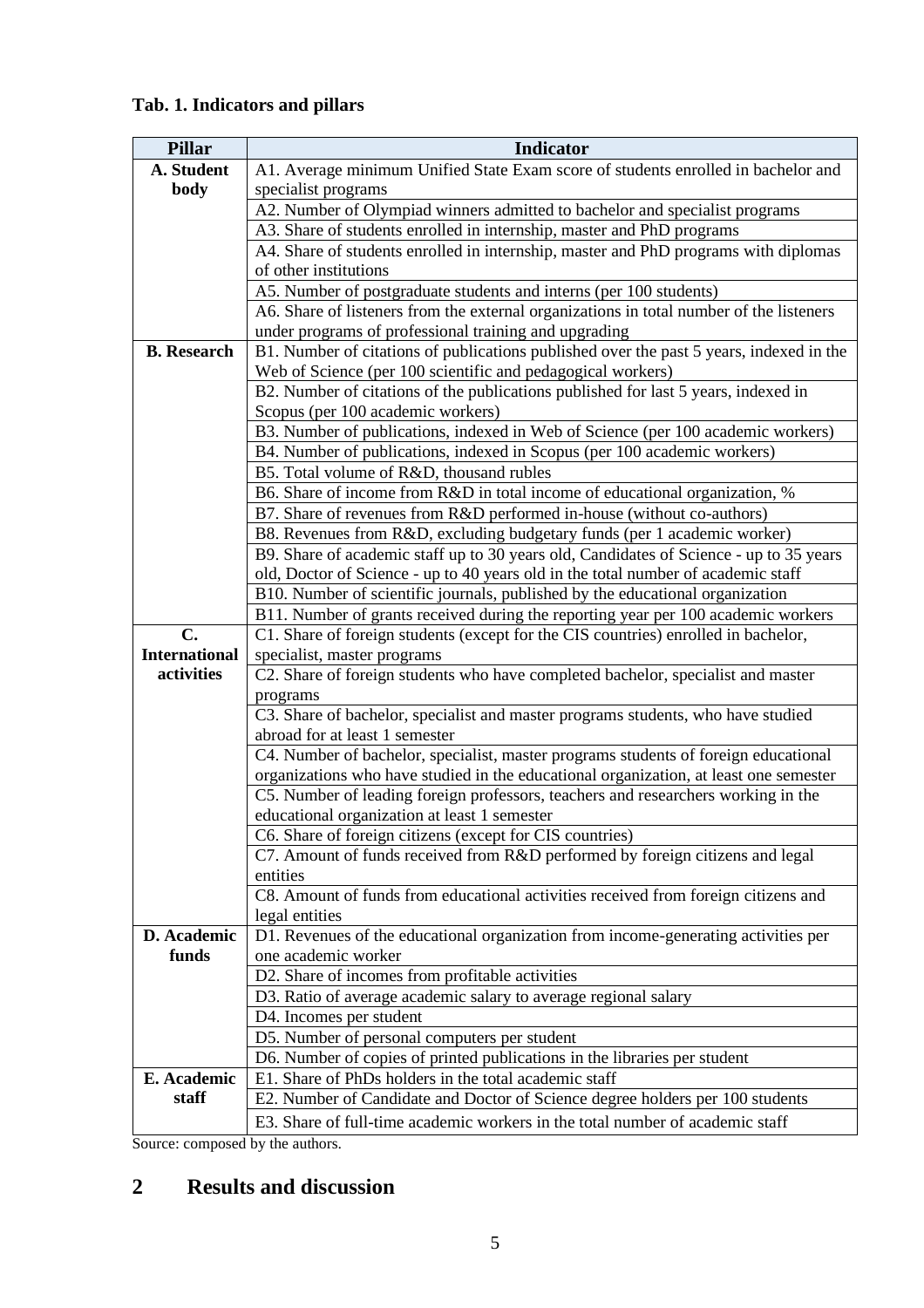The rating is headed by Russian largest, systemically important and internationally recognized Universities. Among top-15 there are 7 universities representing Central Federal District of Russia (Moscow city), 4 universities – North-Western District (Saint Petersburg city), 3 universities – Siberian (Tomsk and Novosibirsk cities), and one – Volga Federal District (Kazan city). Only one university in top is in private ownership (NES). Among the outsiders of our rating are mostly theatrical universities and private regional universities (see Tab. 2).

It is worth mentioning that the development of university education goes hand in hand with economic agglomeration and urbanization. In particular, the history and culture of the Russian capital cannot be understood without considering the role of MSU, SPbU and National Research Universities. But the development of the country's largest universities cannot be imagined in isolation from its home city. The progress of modern megacities and territorial and industrial complexes is largely based on the effect of scale, which, in particular, are subject to investment in infrastructure - transport and communications, industrial and technological, scientific and technical and socio-cultural.

At the macro level, a characteristic feature of the knowledge economy is complementarity and synergy between academic science and education. MSU, SPbU and National Research Universities are initiators and active participants in these integration processes. The effect of the scale of systemically important branches and sectors of the knowledge economy, in particular, the education system, also objectively determines the current processes of integration of regional universities, which results in a system of large universities of federal significance.

Taking into account the general regularities of economic development, in which the effects of scale and diversity play an important role, one can expect in the future an organic combination of processes of specialization and diversification of activities in the sphere of university education and science. The established large, authoritative scientific schools can become the basis here. Their development, inevitably accompanied by the emergence of new research and training centers - "growth points" of the new economy, should become an important competitive advantage of individual universities and the Russian higher education system on an international scale.

Therefore, the task of identifying and targeting support for fundamental, promising areas of scientific and pedagogical activity is becoming a priority.

Competitiveness index is a linear combination of the whole set of modified principal component scores:  $I_j = \sum_{k=1}^n (\lambda_k \sum_{i=1}^n l_{ki}^2 x_{ij}) / \sum_{k=1}^n \lambda_k$ . So it can be considered as a composition of partial indices which sum up weighted modified principal component scores for each data pillar. These sub-indices generate the university rankings with respect to particular pillars (see Tab. 3). They provide a glimpse of the factors of university competitiveness and of the potential for its improvement.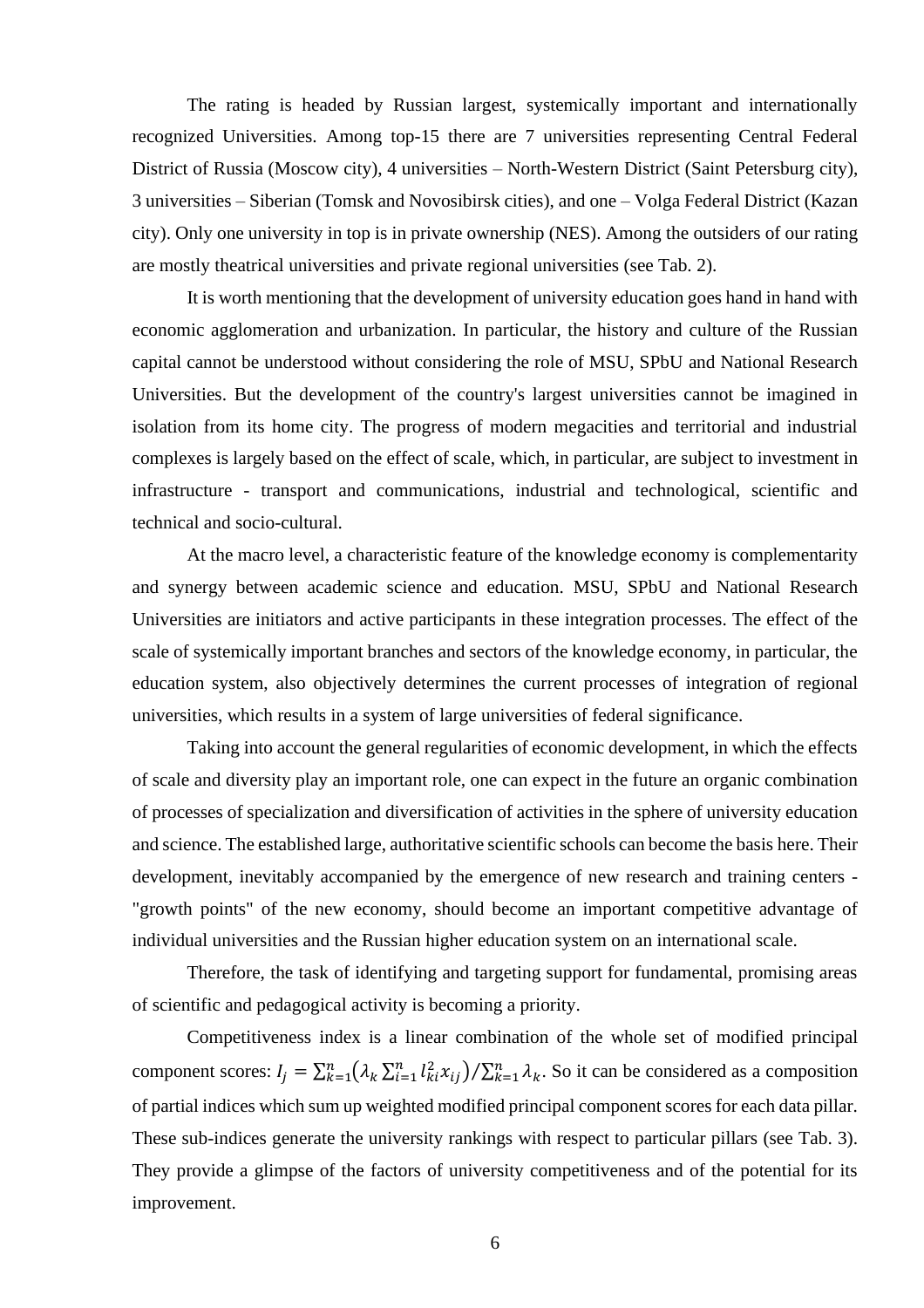|  |  |  |  |  | Tab. 2. The overall ranking of Russian universities: leaders and outsiders |  |  |
|--|--|--|--|--|----------------------------------------------------------------------------|--|--|
|--|--|--|--|--|----------------------------------------------------------------------------|--|--|

| Rank           | <b>Leaders</b>                                                                                                          | <b>Rank</b> | <b>Outsiders</b>                                       |
|----------------|-------------------------------------------------------------------------------------------------------------------------|-------------|--------------------------------------------------------|
| $\mathbf{1}$   | National Research Nuclear University -                                                                                  | 627         | Smolensk Orthodox Theological Seminary                 |
| 2              | «MEPhI»<br>M.V.Lomonosov Moscow State University -<br>«MSU»                                                             | 628         | Northern Institute of Entrepreneurship (private)       |
| 3              | St. Petersburg University - «SPbU»                                                                                      | 629         | Dagestan Medical Dental Institute (private)            |
| $\overline{4}$ | National Research Tomsk Polytechnic<br>University $-\alpha TPU$                                                         | 630         | Volgograd State Institute of Arts and Culture          |
| 5              | The Moscow Institute of Physics and<br>$Technology - \kappa MIPT$                                                       | 631         | M.P. Mussorgsky Urals State Conservatory               |
| 6              | St. Petersburg National Research University<br>of Information Technologies, Mechanics and<br>Optics - «ITMO University» | 632         | Ekaterinburg State Theatre Institute                   |
| 7              | The New Economic School $-\alpha$ NES»                                                                                  | 633         | Institute of Television, Business and Design           |
| 8              | National Research University Higher School<br>of Economics - «HSE University»                                           | 634         | Siberian Independent Institute (private)               |
| 9              | Saint Petersburg National Research Academic<br>University of the Russian Academy of<br>Sciences - «Alferov University»  | 635         | Kuban Medical Institute (private)                      |
| 10             | National Research Tomsk State University -<br>«TSU»                                                                     | 636         | Smolensk State Institute of Arts (regional)            |
| 11             | National University of Science and<br>Technology $-$ «MISIS»                                                            | 637         | Novosibirsk State Theatre Institute                    |
| 12             | Peoples' Friendship University of Russia -<br>«RUDN University»                                                         | 638         | Institute of Economics and Law (Nazran) –<br>(private) |
| 13             | Novosibirsk State University - «NSU»                                                                                    | 639         | Institute of Theatrical Arts, Moscow -                 |
| 14             | Peter the Great St. Petersburg Polytechnic<br>University $-$ «POLITECH»                                                 | 640         | <b>Yaroslavl State Theatre Institute</b>               |
| 15             | Kazan Federal University - «KFU»                                                                                        | 641         | Volgograd Conservatory named after P.A.<br>Serebryakov |

Source: composed by the authors

# **Tab. 3. Pillars: leaders**

| Rank           | Pillar A.<br><b>Student body</b> | Pillar B.<br><b>Research</b>                              | Pillar C.<br><b>International</b><br>activities | Pillar D.<br><b>Academic funds</b> | Pillar E.<br><b>Academic staff</b> |
|----------------|----------------------------------|-----------------------------------------------------------|-------------------------------------------------|------------------------------------|------------------------------------|
| 1              | St. Petersburg                   | <b>National Research</b>                                  | <b>RUDN</b> University                          | The New                            | Russian Academy of                 |
|                | University $-\kappa SPbU$        | Nuclear University -                                      |                                                 | Economic School                    | Entrepreneurship                   |
|                |                                  | «MEPhI»                                                   |                                                 | $-\kappa$ NES»                     |                                    |
| 2              | <b>National Research</b>         | The Moscow Institute National Research Jewish university, |                                                 |                                    | M.V.Lomonosov                      |
|                | University Higher                | of Physics and                                            | <b>Nuclear University</b>                       | <b>Moscow</b>                      | <b>Moscow State</b>                |
|                | School of Economics –            | $Technology -$                                            | «MEPhI»                                         |                                    | University - «MSU»                 |
|                | «HSE University»                 | «MIPT»                                                    |                                                 |                                    |                                    |
|                |                                  |                                                           |                                                 |                                    |                                    |
| 3              | Saint Petersburg                 | Novosibirsk State                                         | National Research                               | Eastern Academy                    | Russian Academy of                 |
|                | <b>National Research</b>         | University $-\alpha$ NSU»                                 | Tomsk                                           | of Economics.                      | Advocacy and Notaries              |
|                | Academic University of           |                                                           | Polytechnic                                     | Law and                            | (private)                          |
|                | the Russian Academy of           |                                                           | University $-$                                  | Humanities -                       |                                    |
|                | $Science - «Alferov$             |                                                           | <b>«TPU»</b>                                    | «Academy                           |                                    |
|                | University»                      |                                                           |                                                 | <b>VEGU»</b>                       |                                    |
|                |                                  |                                                           |                                                 | (private)                          |                                    |
| $\overline{4}$ | Diplomatic Academy of            | <b>ITMO University</b>                                    | St. Petersburg                                  | Humanitarian                       | <b>National Business</b>           |
|                | the Ministry of Foreign          |                                                           | University $-$                                  | Institute                          | Institute                          |
|                | Affairs of the Russian           |                                                           | $\langle \langle S$ PbU <sub>&gt;</sub>         |                                    |                                    |
|                | Federation                       |                                                           |                                                 |                                    |                                    |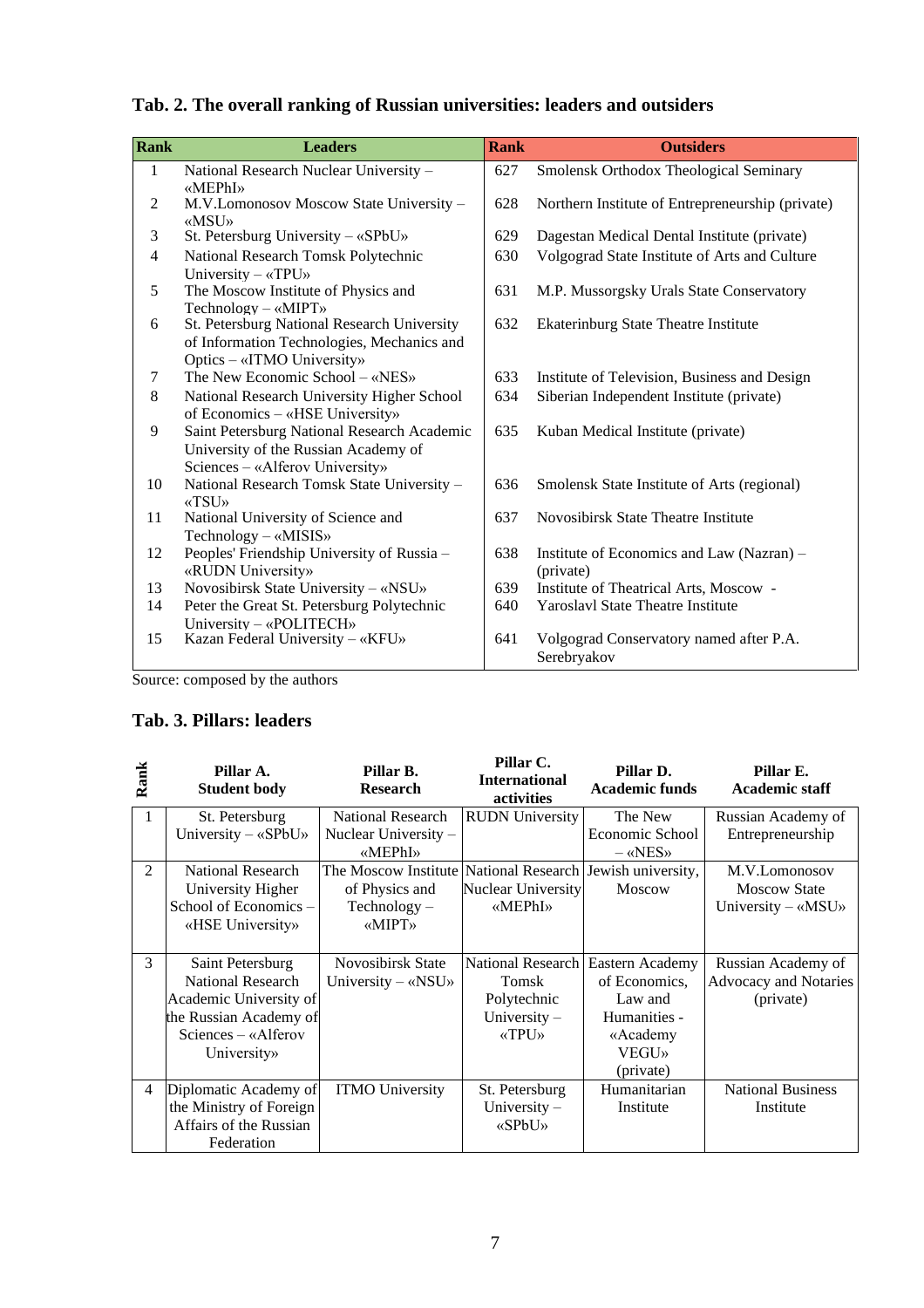| 5      | Moscow Higher School National University of<br>of Social and Economic<br>Sciences | Science and<br>$Technology -$<br>«MISIS»                                                                                                  | <b>Kursk State</b><br>Medical<br>University                                                  | The National Open<br>Institute in St.<br>Petersburg | St. Petersburg<br>University - «SPbU»                                                      |
|--------|-----------------------------------------------------------------------------------|-------------------------------------------------------------------------------------------------------------------------------------------|----------------------------------------------------------------------------------------------|-----------------------------------------------------|--------------------------------------------------------------------------------------------|
| 6      | <b>ITMO University</b>                                                            | M.V.Lomonosov<br><b>Moscow State</b><br>University - «MSU»                                                                                | Glinka Nizhny<br>Novgorod State<br>Conservatoire                                             | Humanitarian<br>Social Institute                    | A.I. Yevdokimov<br><b>Moscow State</b><br>University of Medicine<br>and Dentistry          |
| $\tau$ | The New Economic<br>School – «NES»                                                | National research<br><b>Tomsk State</b><br>University $-\alpha$ TSU»                                                                      | <b>Moscow State</b><br>Linguistic<br>University                                              | Institute of Social<br>Sciences                     | Kazan State Academy<br>of Veterinary Medicine<br>named after N.E.<br>Bauman                |
| 8      | Moscow Humanitarian<br>and Technical Academy<br>(private)                         | <b>National Research</b><br>Tomsk Polytechnic<br>University $-\alpha TPU$                                                                 | Peter the Great St.<br>Petersburg<br>Polytechnic<br>University -<br>«POLITECH»               | Russian Academy<br>of<br>Entrepreneurship           | <b>Institute of Social</b><br>Sciences                                                     |
| 9      | <b>Russian Orthodox</b><br>University of Saint John<br>the Divine                 | Saint Petersburg<br>National Research<br>Academic University<br>of the Russian<br>Academy of Sciences<br>$-\kappa$ Alferov<br>University» | <b>Moscow State</b><br>Institute of<br>International<br>Relations –<br>«MGIMO<br>University» | Moscow<br>Innovation<br>University<br>(private)     | Higher School of Folk<br>Arts (Academy).                                                   |
| 10     | North-Western State<br>Medical University<br>named after I.I.<br>Mechnikov        | <b>Stavropol State</b><br><b>Agrarian University</b>                                                                                      | Far Eastern<br><b>Fisheries</b><br>University $-$<br>«FESTFU»                                | Moscow<br>Psychological and<br>Social University    | <b>International Institute</b><br>for Economics and<br><b>Humanities Machon</b><br>Chamesh |

Source: composed by the authors

It turns out that the leaders of the rating have huge potential of improvement of their activities. They have a long way to go to gain high positions in almost all pillars. For instance, MSU, the oldest and most prominent Russian university, which is ranked second in overall rating – is present among the leaders in two pillars only: in academic staff it has got the second and in research – the sixth rank. It relays on its own faculty and has no intention to engage in international turnover of academic staff. This reflects huge reproduction of its scientific and teaching potential but hinders its renovation in the long run. Private universities are dominating the state-owned institutions in salaries of academic staff and in fundraising. It yields higher ratios of academic staff with doctor and doctor habil. degrees. Still the state-owned universities provide public financing for their students and thus gain the leading positions in this pillar.

## **Conclusion**

In Russia the state system of the assessment of competitiveness of Universities are still under construction. Since 2012 authorities are used the indicators, threshold values and criteria on the basis of which the selection of the Universities, having signs of inefficiency is carried out by the Ministry of Education and Science. We used these indicators and generalized modified PCA to construct the rating of university competitiveness.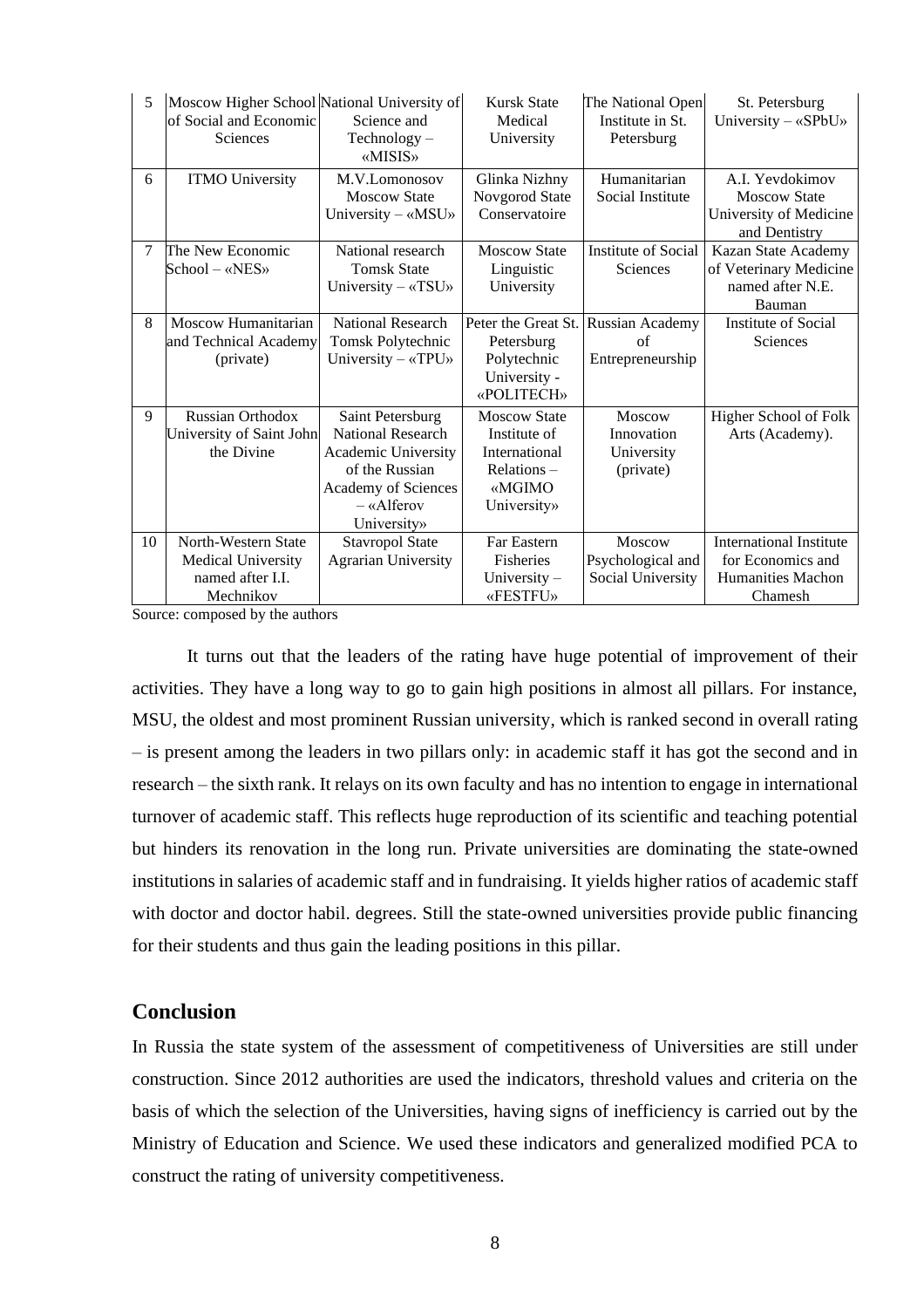Unlike most of the existing university competitiveness ratings, our rating methodology reflects a comprehensive approach to assessing competitiveness. The rating provides an integral assessment of the current state of Russian universities competitiveness. We don't use any expert assessments and impose any subjective weights to the factors.

The results of this research are potentially useful for both scholars and practitioners. In fact, our research lays the foundation for regular (e.g., once in several years) consideration of Russian universities competitiveness. Investigation of the factors that determine university ranking can be used to improve competitiveness of Russian universities.

As a matter of further research, the inclusion of new indicators in our index, can serve to improve the comprehensive index of universities competitiveness.

### **Acknowledgments**

The study was supported by RFBR, research project No.18-010-00974А "Developing the model of management of territorial resource potential".

The publication was prepared with the support of the «RUDN University Program 5-100».

### **References**

- 1. Martin, M., Sauvageot, C. & Tchatchoua, B. (2011). Constructing an indicator system or scorecard for higher education: a practical guide. UNESCO.
- 2. Altbach, P. (2011). The Past, Present, and Future of the Research University. *Economic and Political Weekly*, 46(16), pp. 65-73, doi:10.1596/9780821388051\_CH01.
- 3. Shypulina, Y.S., Gryshchenko, O.F. & Bilenko, V.O. (2016). The international and national university rankings as an constituent of university's competitiveness. *Marketing and management of innovations,* 1, pp.183-195. WOS:000379974200016
- 4. Platonova, E., Fedotova, O., Musarskiy, M., Ulitina, E., Igumnov, O. & Bogomolova, J. (2016). Features of an assessment of competitiveness of Russian universities in national and international educational environment. *9th International conference of education, research and innovation*, pp. 177-183, DOI: 10.21125/iceri.2016.1039
- 5. Bogoviz, A.V., Lobova, S., Ragulina, J. and Alekseev, A. (2019). Evaluation of competitiveness of university with remote education: Methodological recommendations and Russian experience. *International Journal of Educational Management,* 33 (3), pp. 470- 477. DOI: 10.1108/IJEM-08-2018-0252
- 6. Maslennikov, V., Grishina, O. Lyandau, Y. & Kalinina, I. (2017). The Strategy of Universities: Are They Increasing Their Competitiveness? *30th International Business-*